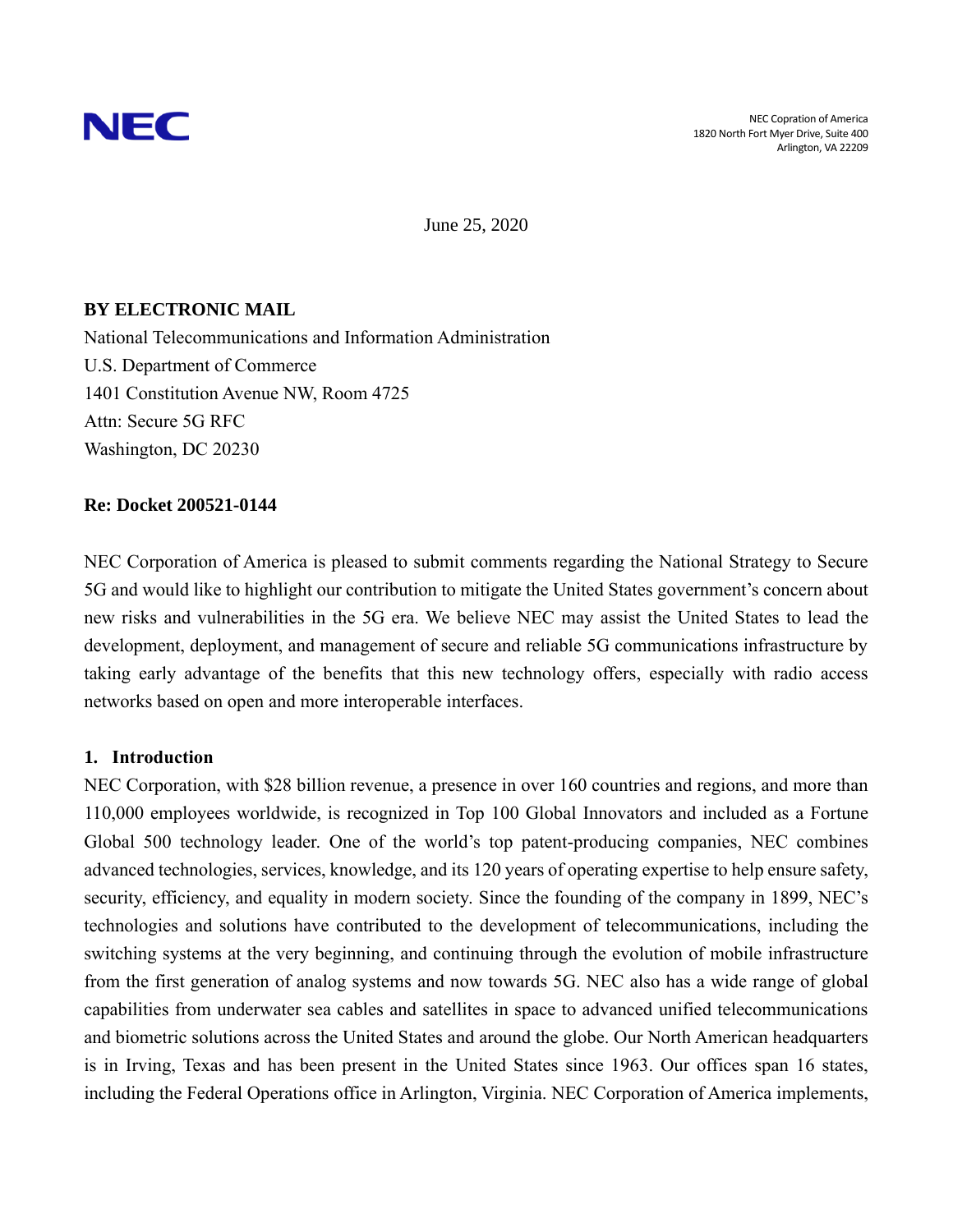deploys, and supports large-scale, information technology and communications solution integrations throughout the U.S., sustaining mission-critical services to government, national security and law enforcement agencies, and commercial businesses. NEC, a member of the IT Sector Coordinating Council, is committed to providing reliable and secure solutions for our U.S. critical infrastructure customers. NEC's business is focused around Public Safety, Social Infrastructure and Network Solutions domains toward 5G. We see the United States as strategically important in all three of these areas.

We welcomed the publishing of the National Strategy to Secure 5G and the opportunity to provide comments for the development of the Implementation Plan. This is an important turning point for the United States together with trusted partners to lead the development, deployment, and management of secure and reliable 5G communications infrastructure and remain the world leader in communications technology for years to come. Our comments revolve around two main recommended approaches in implementation 1) leading the advancement of Open RAN initiatives, and 2) working closely with allies through the execution of all lines of effort.

#### **2. Comments**

NEC is committed to continually improving our network solution technologies to provide the most innovative capabilities to the U.S. communications infrastructure industry and mitigating new risks and vulnerabilities from the advancement of 5G. One of these key technologies that we have pursued with technology partners in the United States and which will enhance national security, diversify supply chains, and improve network performance is open architecture and open radio access networks (O-RAN). This architecture fully supports the U.S. 5G strategic vision and there are a number of reasons for the U.S. to accelerate faster adoption and mitigate security risks alongside the country's closest partners and allies.

With 5G, the traditional rules of mobile architecture are changing and the evolution to open, modular software-defined and flexible architecture is underway to meet the needs of ever-increasing data traffic as well as diverse vertical markets and service requirements. O-RAN was pioneered by the O-RAN Alliance that pushes for more open interfaces in RAN equipment and is generally referred to disaggregated RAN functionality built using open interface specifications between elements such as baseband units and radio units. It can be implemented in vendor-neutral hardware and software-defined technology based on open interfaces and community-developed standards. NEC has promoted open architecture approaches and has developed radio units for 5G base stations that comply with O-RAN fronthaul specifications established by the O-RAN Alliance. This has included supporting NTT DOCOMO, which has already realized interoperability between base station equipment of NEC and other vendors with O-RAN Alliancecompliant fronthaul and X2 interfaces in their 5G commercial service. Further, NEC is mass-producing O-RAN compliant radios for Rakuten Mobile, which is now building the world's first fully virtual multi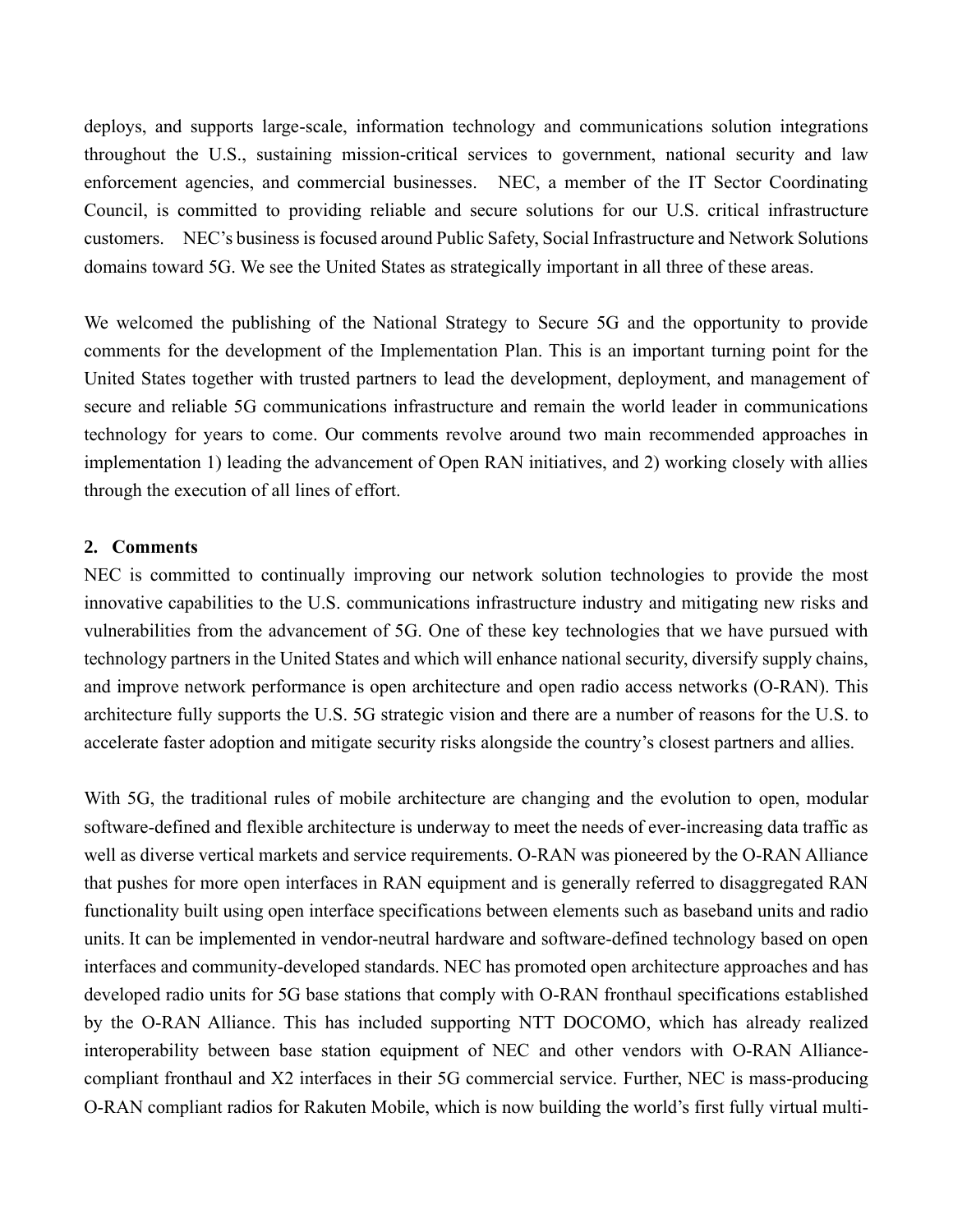vendor 5G radio access network conforming to O-RAN specifications across Japan. These are just a few examples of the development of the technology for initial deployments and additional research and development can realize the full potential of these architectures.

An O-RAN-based architecture allows service providers much greater control, visibility and transparency to ensure the security of data. It also introduces interoperable components from a much wider variety of hardware (radio, server, and chip) and software (virtual RAN, orchestration, O/BSS) suppliers into the supply chain, enabling greater functionality and enhanced security in 5G systems, as well as transformational applications of this technology.

Pursing Open RAN approaches will present new opportunities for U.S companies from enterprises to startups to enter the market and compete. This represents a proven ability to introduce further vendor diversification in the United States providing alternatives to the existing traditional vendors. This diversity of vendors is important to avoid a situation where a service provider is completely reliant on a single vendor to maintain operations. In addition to security aspects, it allows for a far more dynamic and flexible network that can tailor specific technical requirements for different use cases from industries such as retail, manufacturing, logistics and others.

In early May, thirty-one companies, including NEC, formed the Open RAN Policy Coalition. The group's purpose is to promote policies that will advance the adoption of open and interoperable solutions in the radio access network as a means to create innovation, spur competition and expand the supply chain for advanced wireless technologies including 5G. The formation of this coalition, and it's continued growth in membership in the intervening months, has demonstrated the broad support for this approach throughout the 5G market in the United States and internationally.

By building its 5G networks with equipment from only traditional vendors, which use proprietary technology and closed architecture, the United States and allies would not only be precluding opportunities for industries. It would also limit future opportunities to upgrade to cutting edge 5G infrastructure and pass up the chance to leverage a substantially expanded supply chain that fosters healthy competition in a more robust telecommunications market. NEC believes that we are well placed to assist in the development of 5G networks in the United States with an open ecosystem approach. Adoption of this emerging technology will enable U.S. service providers to achieve new levels of vendor diversification resulting in faster time to market, disruptive business models, and greater innovation.

In addition to developing the ecosystem of hardware and software vendors to build a complete architecture utilizing open and interoperable systems, attention must be given to the integration of these technologies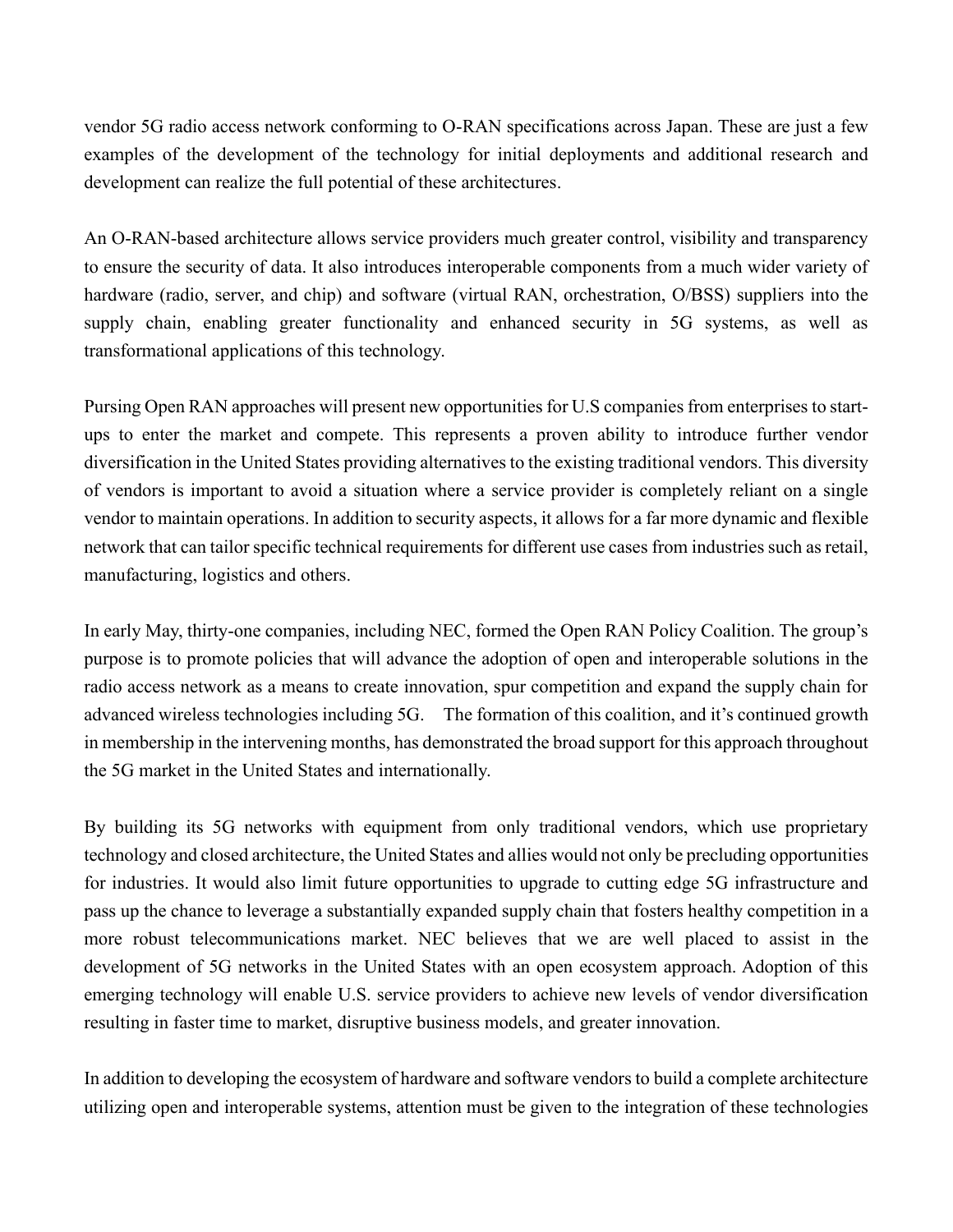together and support to carrier network operators in fielding and supporting these solutions. There are multiple of examples of such initiatives underway, including the opportunity for U.S. firms to bring important expertise and technology to this important function of the network.

However, at present there are a number of challenges in making O-RAN technology standard that will need to be overcome by government support and initiatives, to drive fast adoption:

- Traditional network vendors are not motivated to encourage adoption of open standards.
- Time to market for new technology is protracted due to the high number of trials required.
- New technology inevitably requires more validation before it can be adopted into networks.

Due to the significant consolidation in telecommunication manufacturing towards economies of scale over the past decades, there is a tendency for service providers to remain with traditional network vendors with whom they have existing relationships. It has created a vendor lock-in situation and makes it difficult for innovative and open-architecture oriented players to enter the market. This approach would negatively impact the ability of the United States to lead in the 5G network infrastructure market.

In addition to supporting the development and deployment of Open RAN technologies, it will be important for the Unites States to work closely with allies throughout the implementation of this strategy. As the National Security Strategy outlined plans to "nurture a healthy innovation economy that collaborates with allies and partners", and the National Defense Strategy further describes plans to harness the national security innovation base by "cultivating international partnerships to leverage and protect partner investments", the implementation of the Strategy to Secure 5G presents an opportunity to demonstrate the value of this important approach. The U.S. communications technology industry will not be sufficient to tackle these challenges alone, nor should that be the intent. The United States is fortunate to have the strength of alliances that are rich in technology innovation that can be leveraged, in partnership with U.S. industry to create solutions that will make it possible to achieve the objectives of this Strategy. The technology partnerships on which network operators in Japan are developing their 5G networks is a clear example of the value of these partnerships and the United States should encourage additional innovation and deployment of models like this.

## *Line of Effort One: Facilitate Domestic 5G Rollout*

NEC appreciates that the United States government has indicated a willingness to work with service providers to overcome challenges with new open architectures and encourage them through various mechanisms. NEC also appreciates that it would be beneficial for the U.S. government to facilitate an initiative to support the interoperability of O-RAN architecture and legacy networks provided by conventional network vendors. The adoption of open architecture technology will encourage significant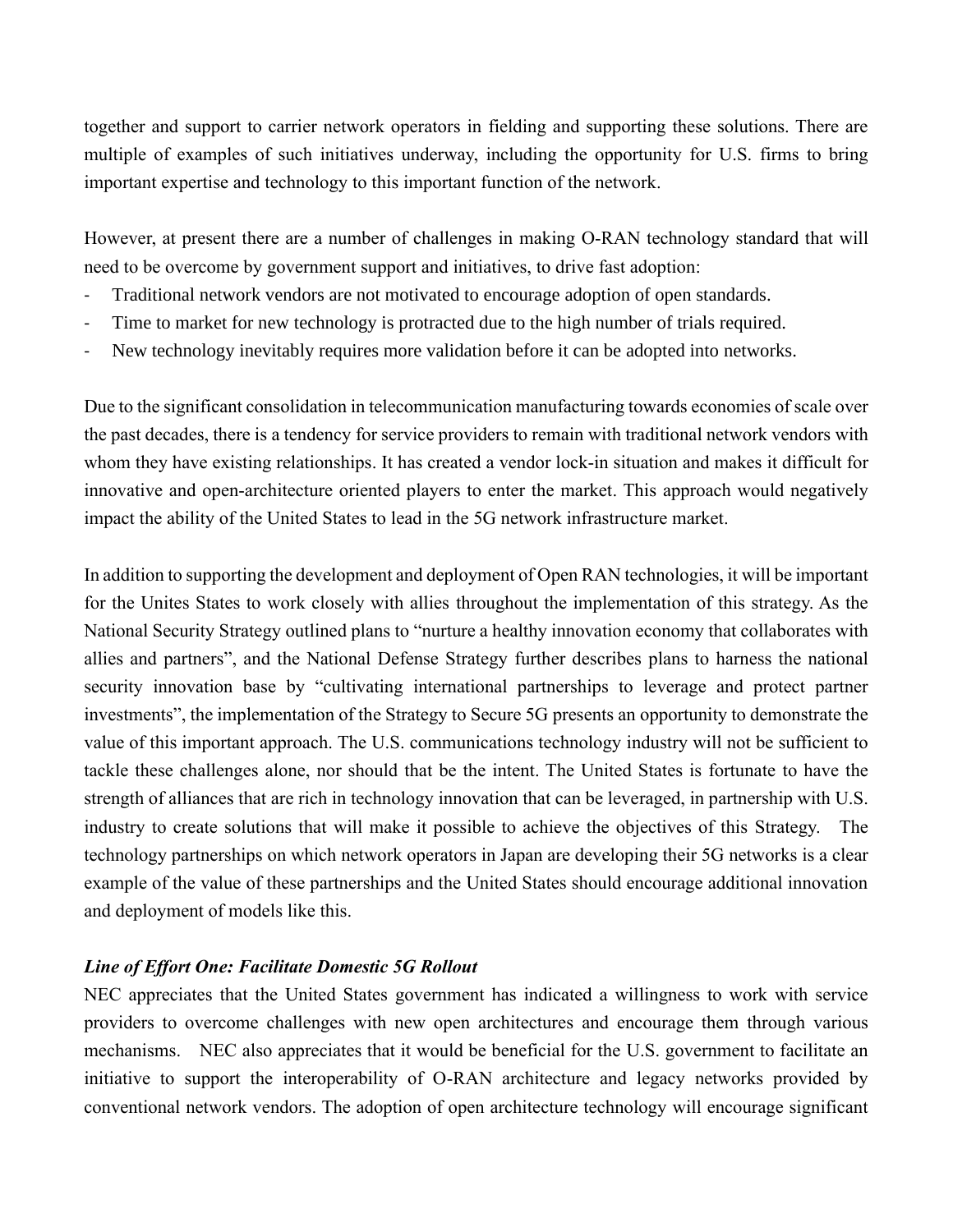innovation of services through the extensive United States network of innovation hubs and start-up companies. These initiatives for facilitating a domestic 5G rollout will be best achieved through close technology collaboration between existing U.S. companies, the development of new U.S.-based technology and manufacturing, and technology partners from within the broader U.S. and allied innovation base. Together, these collaborative technology partnerships, supported by U.S. and allied government actions, will see to the effective deployment of 5G technology within the United States and the development of new technology capabilities domestically that will serve the U.S. and allies into the future.

Specifically, these efforts could be aided through funding the replacement of "covered equipment and services" under Section 4 of the Secure and Trusted Communications Networks Act. Some portion of this funding could be reserved for recipients who elect to use the funding to deploy network equipment which includes open interface standards-based compatible, interoperable equipment, such as equipment developed pursuant to the standards set forth by organizations such as the O-RAN Alliance and the Telecom Infra Project.

Additional support could include funding to support innovation by U.S. and allied country vendors of open and interoperable RAN solutions to spur research and development and pilot deployments towards open-architecture, software-based wireless technologies, and other advanced technologies in the U.S. mobile broadband market.

# *Line of Effort Three: Address Risks to U.S. Economic and National Security during Development and Deployment of 5G Infrastructure Worldwide.*

The single most significant step the U.S. Government can take to best promote 5G vendor diversity and foster market competition is through the various efforts to promote Open RAN solutions in the market. As discussed, this will significantly expand the availability of vendors throughout the 5G architecture, resulting in increased innovation, security, efficiency and effectiveness of U.S. and global 5G network deployments.

## *Line of Effort Four: Promote Responsible Global Development and Deployment of 5G*

We encourage the United States to play a key role in identifying and highlighting practices, supporting good governance and fair voting at international standards organizations to promote international coordination and cooperation among allies for deployment of 5G O-RAN architectures.

To effectively promote a diverse, competitive supply chain of trusted, secure, open and interoperable technologies, the implementation could consider leveraging U.S. State Department and U.S. international